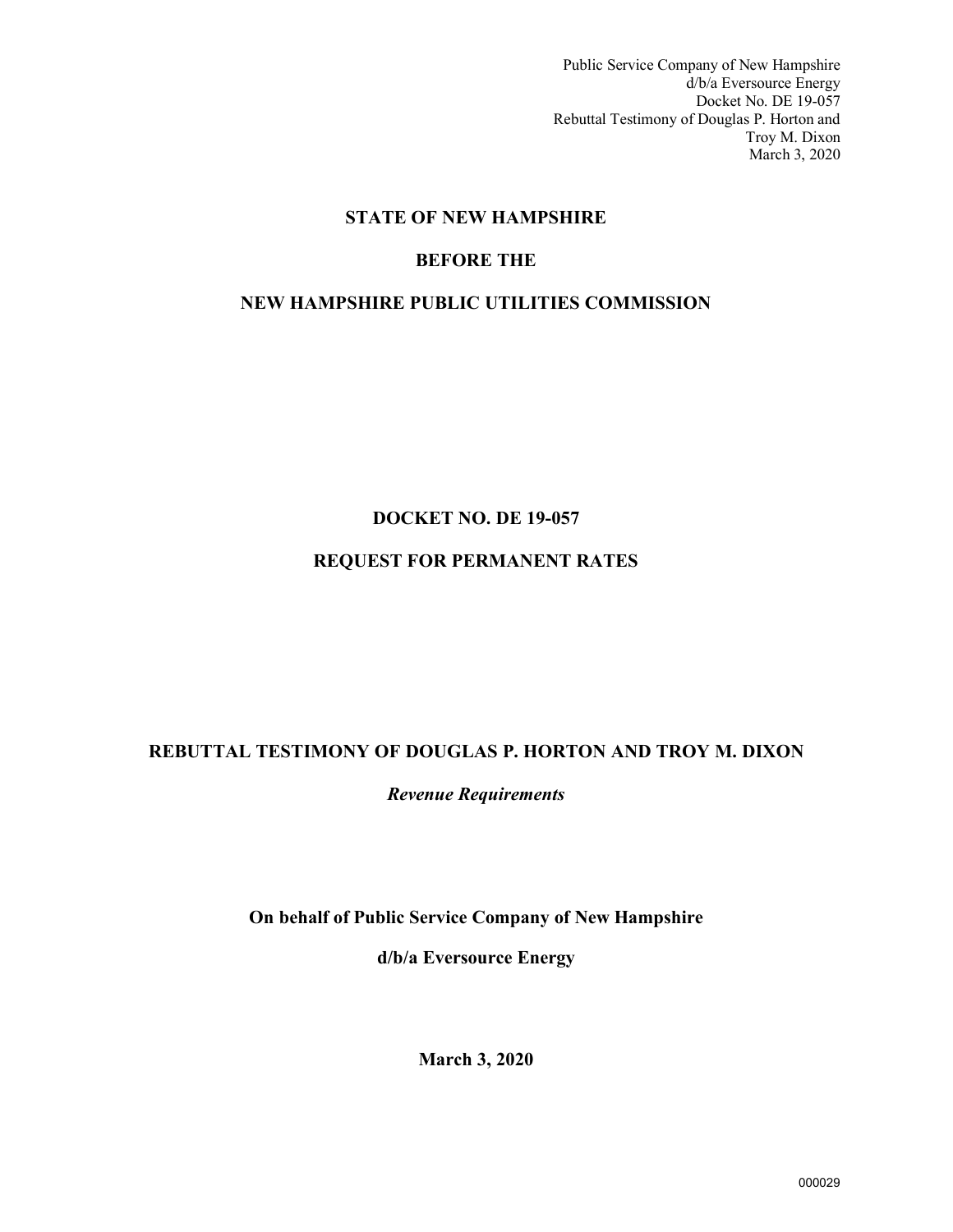Public Service Company of New Hampshire d/b/a Eversource Energy Docket No. DE 19-057 Rebuttal Testimony of Douglas P. Horton and Troy M. Dixon March 3, 2020

# **Table of Contents**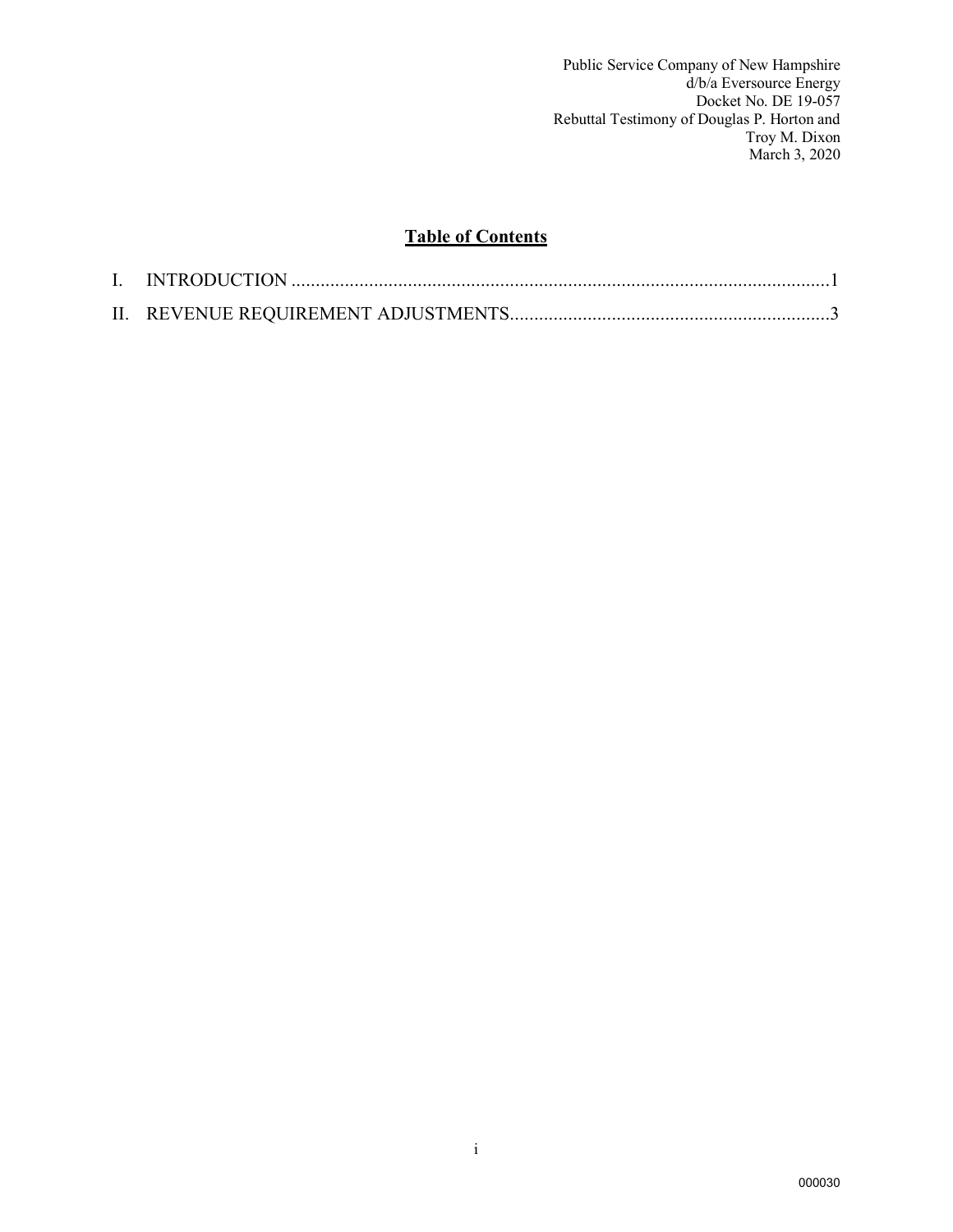Public Service Company of New Hampshire d/b/a Eversource Energy Docket No. DE 19-057 Rebuttal Testimony of Douglas P. Horton and Troy M. Dixon March 3, 2020 Page 1 of 15

#### **STATE OF NEW HAMPSHIRE**

#### **BEFORE THE NEW HAMPSHIRE PUBLIC UTILITIES COMMISSION**

#### **REBUTTAL TESTIMONY OF DOUGLAS P. HORTON AND TROY M. DIXON**

#### **PETITION OF PUBLIC SERVICE COMPANY OF NEW HAMPSHIRE d/b/a EVERSOURCE ENERGY REQUEST FOR PERMANENT RATES**

**March 3, 2020**

**Docket No. DE 19-057 \_\_\_\_\_\_\_\_\_\_\_\_\_\_\_\_\_\_\_\_\_\_\_\_\_\_\_\_\_\_\_\_\_\_\_\_\_\_\_\_\_\_\_\_\_\_\_\_\_\_\_\_\_\_\_\_\_\_\_\_\_** 

#### <span id="page-2-0"></span>1 **I. INTRODUCTION**

#### 2 **Q. Mr. Horton, please state your full name, position and business address.**

3 A. My name is Douglas P. Horton. I am the Vice President, Distribution Rates and Regulatory

4 Requirements, for Eversource Energy Service Company. My business address is 247

5 Station Drive, Westwood, Massachusetts 02090.

#### 6 **Q. What are your principal responsibilities in this position?**

7 A. In this role, I have overall responsibility for rate and rate-related strategy, preparation and 8 presentation of regulatory filings made by the Eversource Energy operating affiliates to 9 their respective regulatory commissions in Massachusetts, Connecticut and New 10 Hampshire. In this proceeding, I am co-sponsoring the revenue requirements testimony 11 with Mr. Dixon.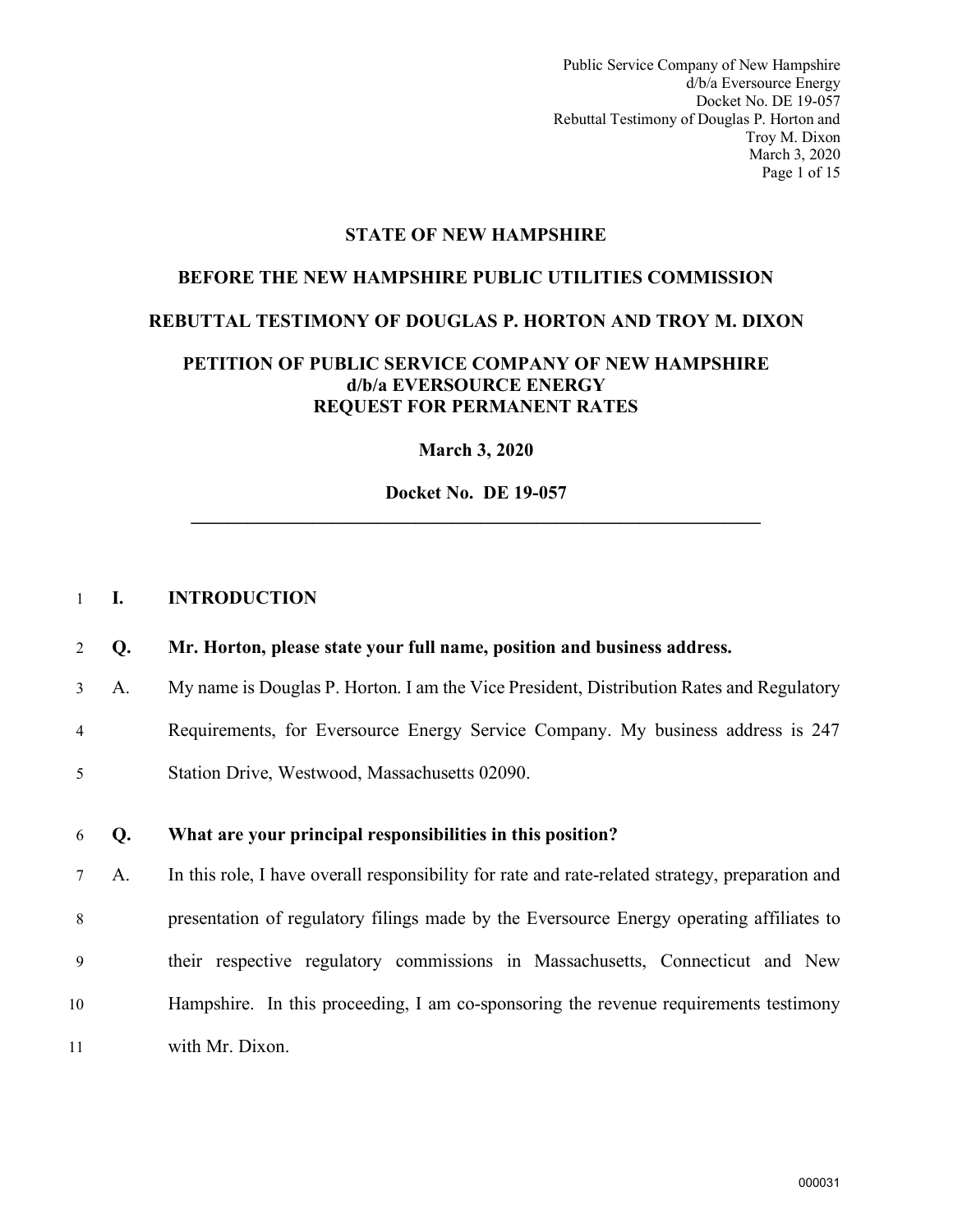Public Service Company of New Hampshire d/b/a Eversource Energy Docket No. DE 19-057 Rebuttal Testimony of Douglas P. Horton and Troy M. Dixon March 3, 2020 Page 2 of 15

| 1              | Q. | Please describe your educational background and professional experience.                         |
|----------------|----|--------------------------------------------------------------------------------------------------|
| $\overline{2}$ | A. | I graduated from Bentley College (now Bentley University) in Waltham, Massachusetts in           |
| 3              |    | 2003 with a Bachelor of Science degree. In 2007, I graduated from the Bentley University         |
| 4              |    | McCallum Graduate School of Business with a Master of Business Administration. I was             |
| 5              |    | hired by NSTAR as a Senior Financial Planning Analyst in August 2007 and promoted to             |
| 6              |    | Project Manager, Smart Grid, in March 2010. In 2012, I was promoted to Manager,                  |
| 7              |    | Revenue Requirements, Massachusetts and subsequently was promoted to Director,                   |
| 8              |    | Revenue Requirements, Massachusetts in February 2015. I was promoted to my current               |
| 9              |    | role of Vice President, Distribution Rates and Regulatory Requirements, in December              |
| 10             |    | 2018.                                                                                            |
|                |    |                                                                                                  |
| 11<br>12       | Q. | Have your previously provided testimony before the New Hampshire Public Utilities<br>Commission. |
| 13             | A. | No. I have however testified on numerous occasions before other regulatory commissions,          |
| 14             |    | including the Massachusetts Department of Public Utilities and the Connecticut Public            |
| 15             |    | Utilities Regulatory Authority.                                                                  |
| 16             | Q. | Mr. Dixon, please state your full name, position and business address.                           |
| 17             | A. | My name is Troy M. Dixon. I am the Director, Revenue Requirements, for Eversource                |
| 18             |    | Energy Service Company. My business address is 107 Selden St, Berlin, CT 06037.                  |
| 19             | Q. | Have you previously submitted testimony in this proceeding?                                      |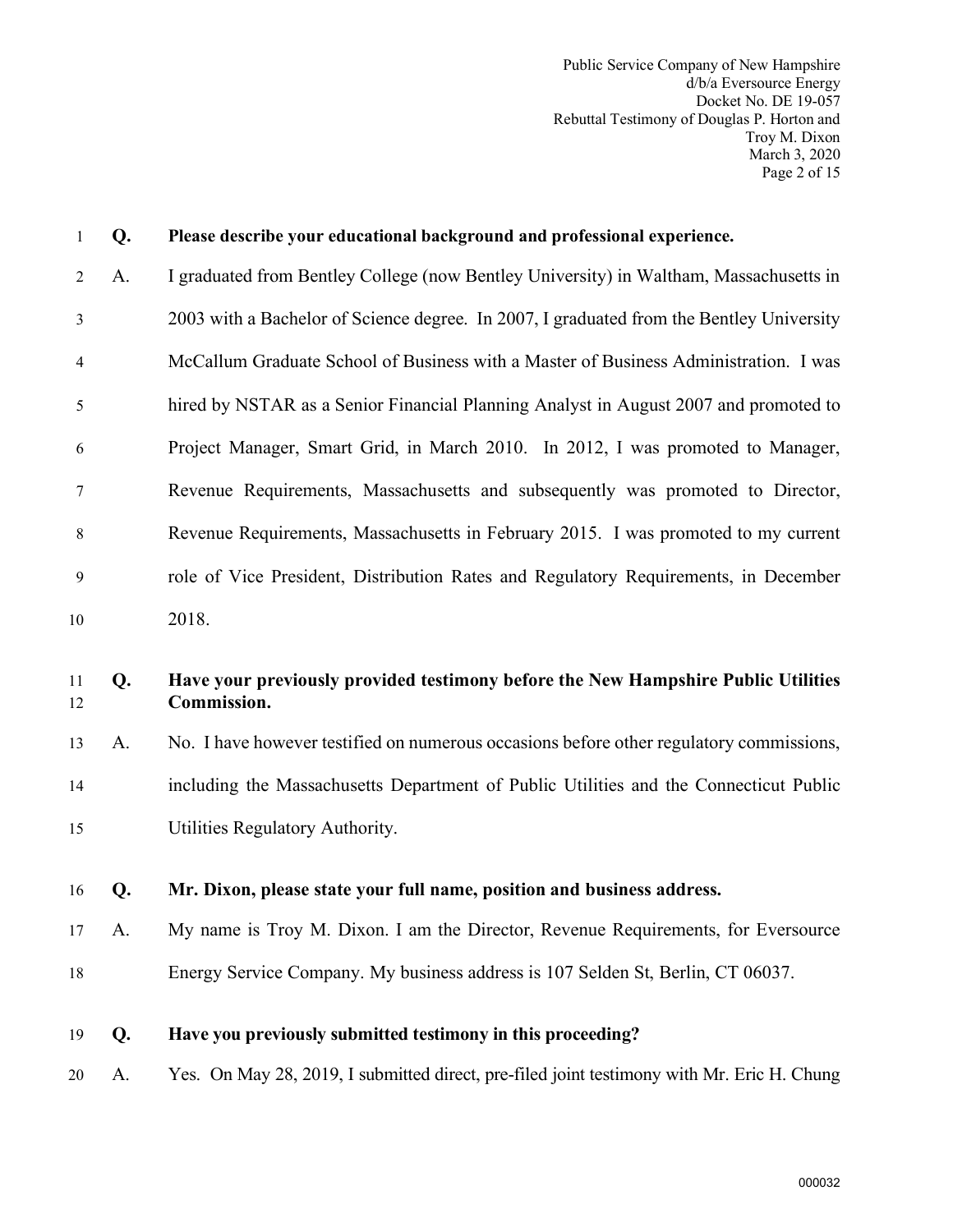Public Service Company of New Hampshire d/b/a Eversource Energy Docket No. DE 19-057 Rebuttal Testimony of Douglas P. Horton and Troy M. Dixon March 3, 2020 Page 3 of 15

|                | on the Company's proposed revenue requirement, step increases and distribution revenue  |
|----------------|-----------------------------------------------------------------------------------------|
| 2              | adjustment mechanism ("DRAM"). In that testimony, I described my educational and        |
| 3              | professional background. On October 17, 2020 by letter to Director Howland, Mr. Chung's |
| $\overline{4}$ | testimony was adopted by Mr. Horton.                                                    |

#### 5 **Q. What is the purpose of your rebuttal testimony?**

6 A. The purpose of our rebuttal testimony is to respond to the direct testimony of Commission 7 Staff's consultant, Ms. Donna H. Mullinax, and the Consultant for the Office of Consumer 8 Advocate ("OCA"), Mr. John Defever. Both testimonies recommend various revenue 9 requirement adjustments to rate base, capital structure and operating income. This joint 10 testimony serves to address certain of those recommended adjustments.

<span id="page-4-0"></span>

#### 11 **II. REVENUE REQUIREMENT ADJUSTMENTS**

#### 12 **Q. Please describe the topics covered in your rebuttal testimony.**

13 A. The Staff and OCA witnesses made numerous recommendations to adjust the Company's 14 revenue requirement. These adjustments impacted rate base, cost of capital and capital 15 structure, and operating income.

## 16 **Q. Does your testimony discuss all of the adjustments proposed through the Intervenor**  17 **testimony?**

18 A. No, this joint testimony addresses only the revenue requirement elements impacting 19 operating income. In addition, we have focused only on the adjustments that are relatively 20 significant. The fact that we do not respond to a particular adjustment to operating income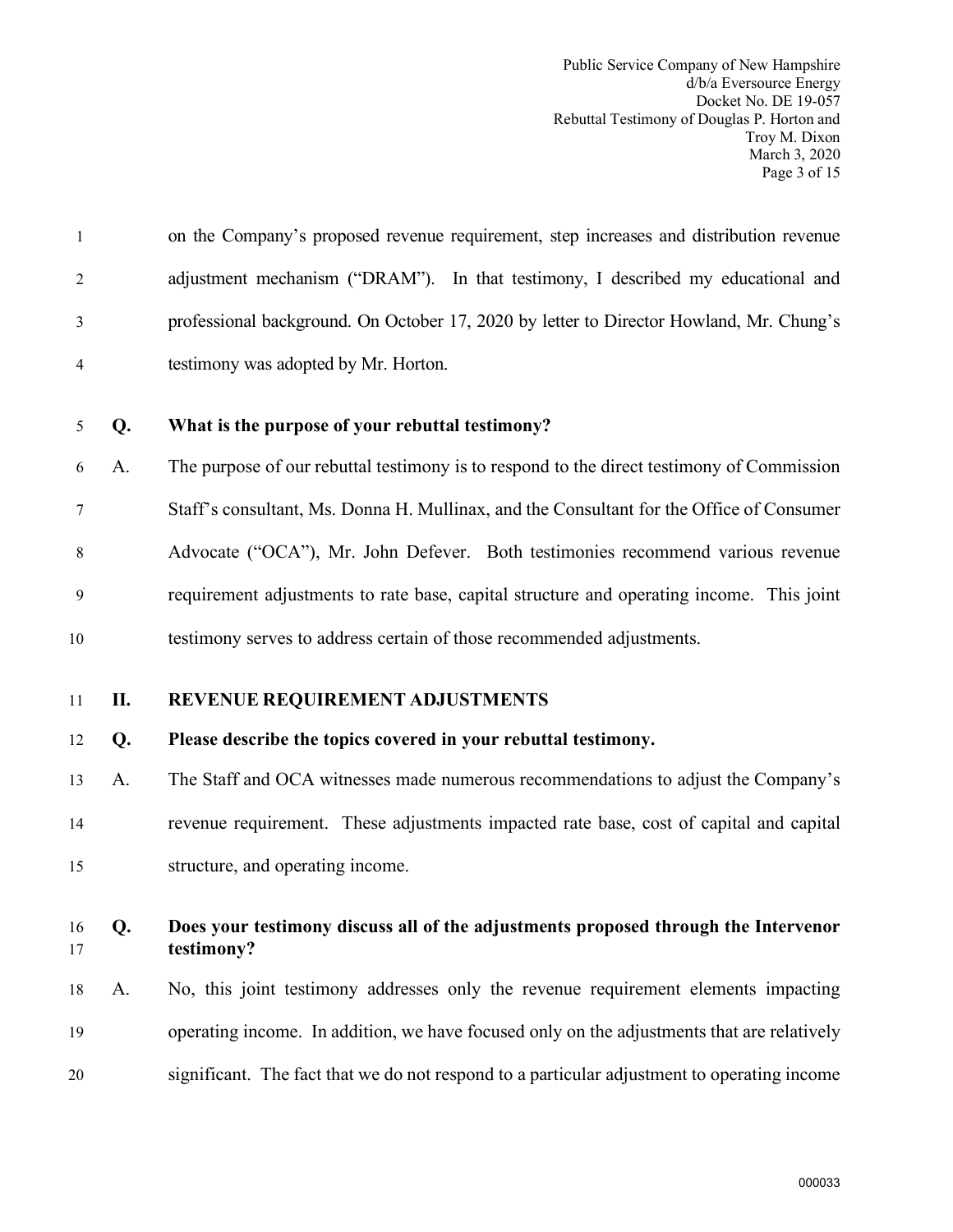Public Service Company of New Hampshire d/b/a Eversource Energy Docket No. DE 19-057 Rebuttal Testimony of Douglas P. Horton and Troy M. Dixon March 3, 2020 Page 4 of 15

1 does not mean that we agree with the adjustment, only that the current state of the 2 evidentiary record is sufficient to support the Company's position or that it did not require 3 additional rebuttal. With respect to Staff's adjustments to rate base, these consist primarily 4 of disallowances of certain utility plant additions and are addressed in detail in in the joint 5 rebuttal testimony of Company witnesses Erica L. Menard and Lee G. Lajoie. Similarly, 6 OCA's adjustments to rate base are primarily related to the disallowance of AMR meter 7 assets, which are addressed in the rebuttal testimony of Company witness Penelope 8 McLean Conner. Lastly, return on equity and capitalization adjustments as put forth by 9 Staff and OCA witnesses are being addressed in the rebuttal testimony of Ann E. Bulkley.

# 10 **Q. Do the Staff and OCA witnesses propose adjustments to the Company's incentive**  11 **compensation expense?**

12 A. Yes. Staff's witness proposes to disallow 49 percent (Mullinax Test. at 22-23) and OCA's 13 witness proposes to disallow 70 percent (Defever Test. at 22) of the Company's incentive 14 compensation, based on the inaccurate premise that incentive compensation payments are 15 tied heavily to the attainment of certain financial goals. However, neither of these proposed 16 reductions of 49 percent and 70 percent, respectively, are shown to draw a nexus between 17 the incentive compensation paid to individuals and the broad financial thresholds that are 18 required to gauge whether the overall organization is in a financial position *to pay* incentive 19 compensation to individuals. Eversource Energy necessarily uses certain financial 20 thresholds, such as earnings per share, as a metric for determining *whether* there is enough 21 money to pay incentive compensation to the entire Eversource Energy employee base.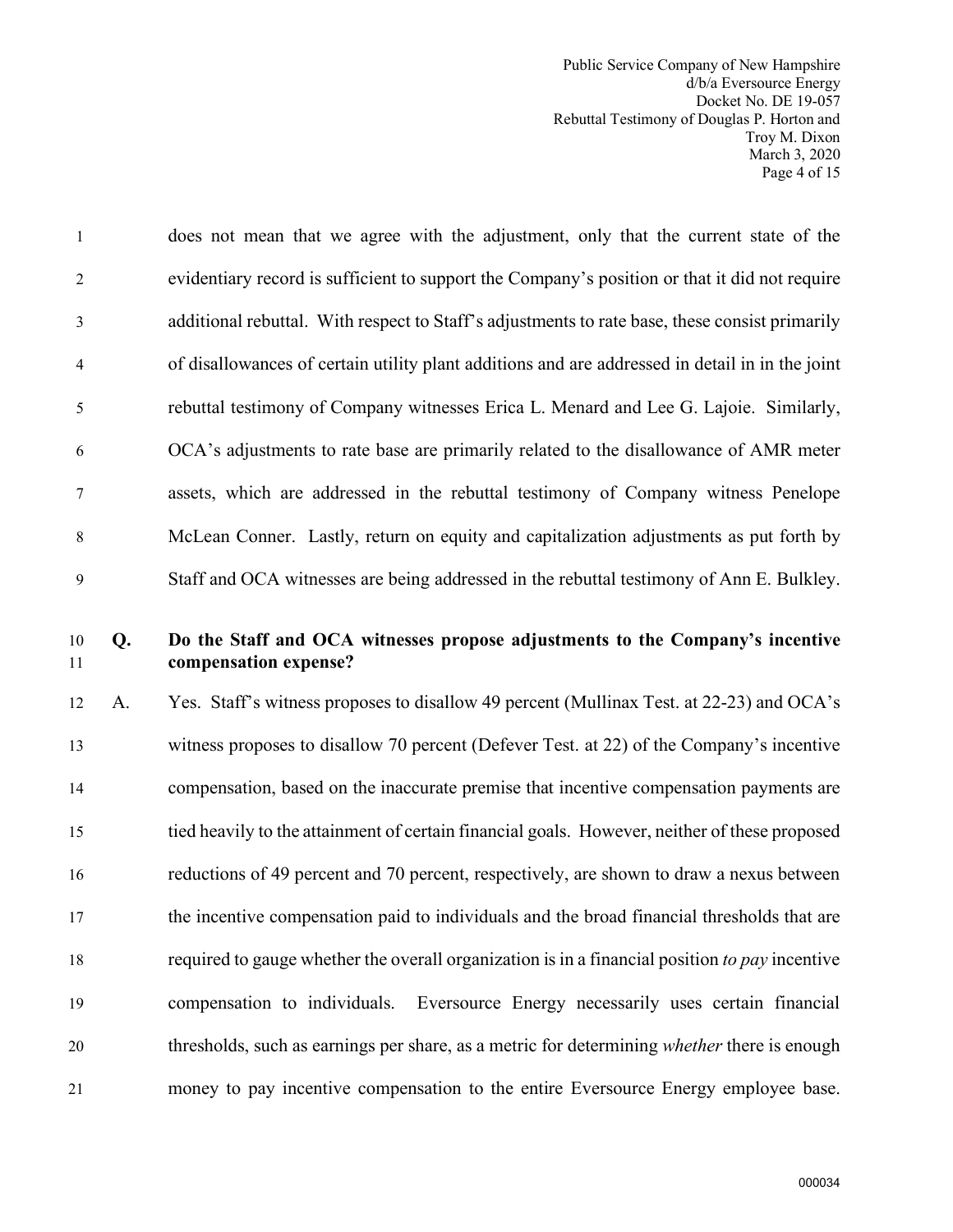Public Service Company of New Hampshire d/b/a Eversource Energy Docket No. DE 19-057 Rebuttal Testimony of Douglas P. Horton and Troy M. Dixon March 3, 2020 Page 5 of 15

1 Funding is not determined on a company by company basis, so that the decision to fund 2 incentive compensation is a \$50M+ decision in some cases. As a result, it is imperative 3 the Eversource Energy management have a financial trigger to decide upon plan funding.

4 More specifically, certain enterprise-wide financial results must be attained to determine 5 whether the incentive plan will be funded for the year, and this creates the compensation 6 pool from which payouts are provided to eligible employees. The Company then uses 7 *individual job performance measures* for each employee as the basis for determining the 8 amount of the employee's incentive payment. These individual performance measures are 9 not based on earnings per share or other broad financial goals. Instead, each individual 10 must perform against a set of metrics tied to the specific position and function they are 11 performing. If Eversource Energy has the financial ability to make those payments, 12 specific, customer-centric employee goals are then utilized to determine what the actual 13 payouts will be.

## 14 **Q. Is incentive compensation a necessary operating expense?**

15 A. Yes, absolutely and cutting out 50-70 percent of this cost is detrimental to the Company 16 because the Company *must pay employees* this compensation where they have met their 17 goals and the compensation is funded on an enterprise-wide basis. It is not possible for 18 PSNH to discriminate against its employees by denying incentive compensation because 19 the Commission has denied recovery. Instead, the Company's incentive compensation plan 20 is a crucial component of a total compensation package designed to attract and retain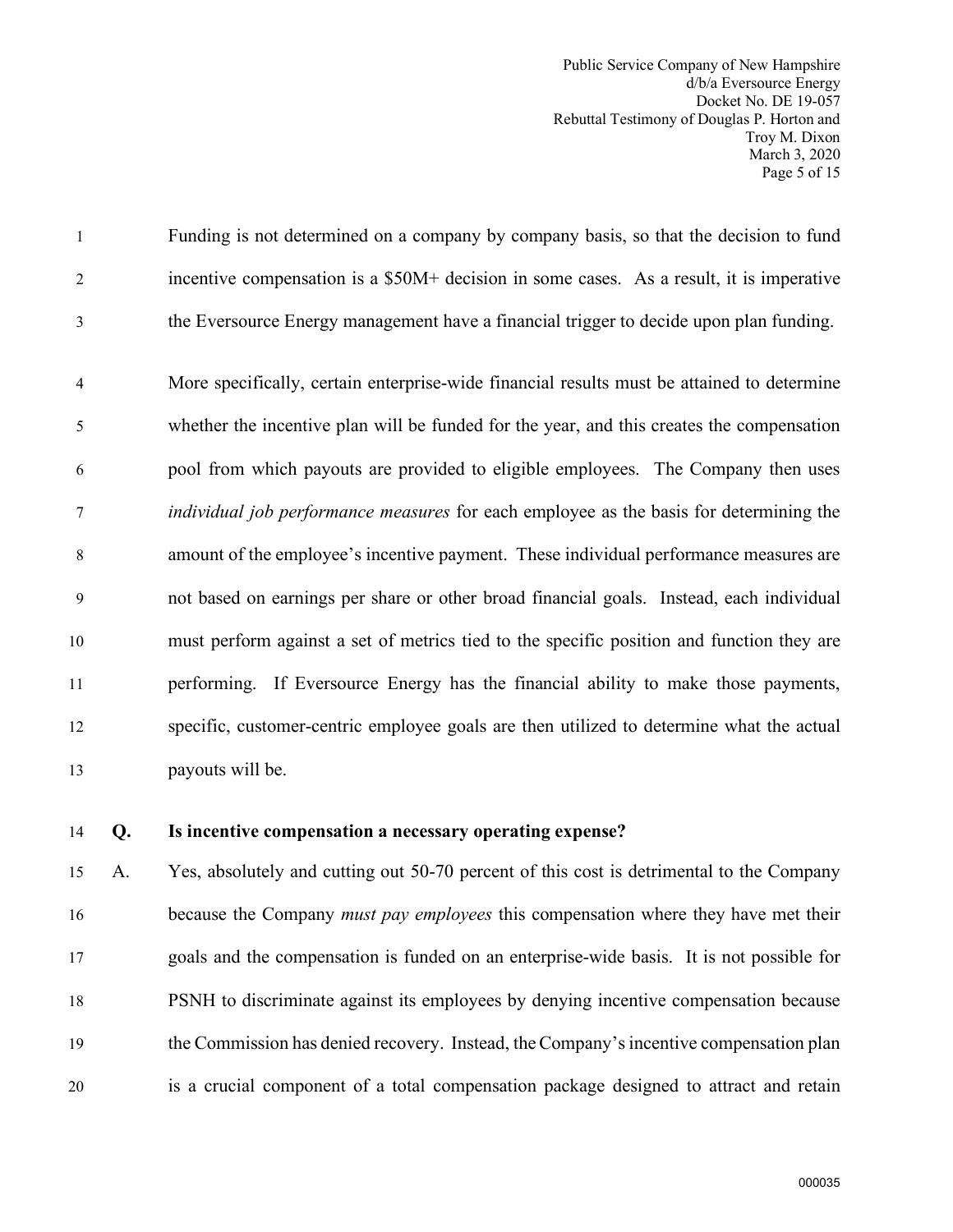Public Service Company of New Hampshire d/b/a Eversource Energy Docket No. DE 19-057 Rebuttal Testimony of Douglas P. Horton and Troy M. Dixon March 3, 2020 Page 6 of 15

1 qualified employees and executives. Use of a variable pay component as part of the total 2 employee compensation is standard labor market practice, both within the utility industry 3 and within the broader employer base. Variable pay plans remain an increasingly critical 4 and prevalent component of most companies' total compensation philosophies. In 2018, 5 the majority (85.9 percent) of the participants in the Towers Watson Salary Budget Survey 6 Report indicated that they have an annual performance bonus/short-term incentive award 7 program in place. For the energy/utility sector, 85.7 percent of the participants reported an 8 annual performance bonus/short-term incentive award program.

9 If the Company were to compensate employees only with the level of base pay provided 10 for under the current compensation program, it would not be competitive with others in the 11 market and, over time, customers would be harmed because the Company would be unable 12 to attract and retain the type of qualified employees needed to provide safe, reliable, and 13 efficient service. More important, the Company *would have to increase base salaries to*  14 *compensate employees on a comparable basis, which would add costs for customers with*  15 *no underling incentive basis.* For this reason, if the Company did not incorporate a variable 16 pay component into its compensation structure, the base salaries would have to be higher 17 to appropriately and competitively compensate employees.

18 Given the prevalence of incentive programs in the market and the Staff and OCA's 19 mischaracterization of payout criteria, no adjustment to the Company's pro forma incentive 20 compensation is warranted.

000036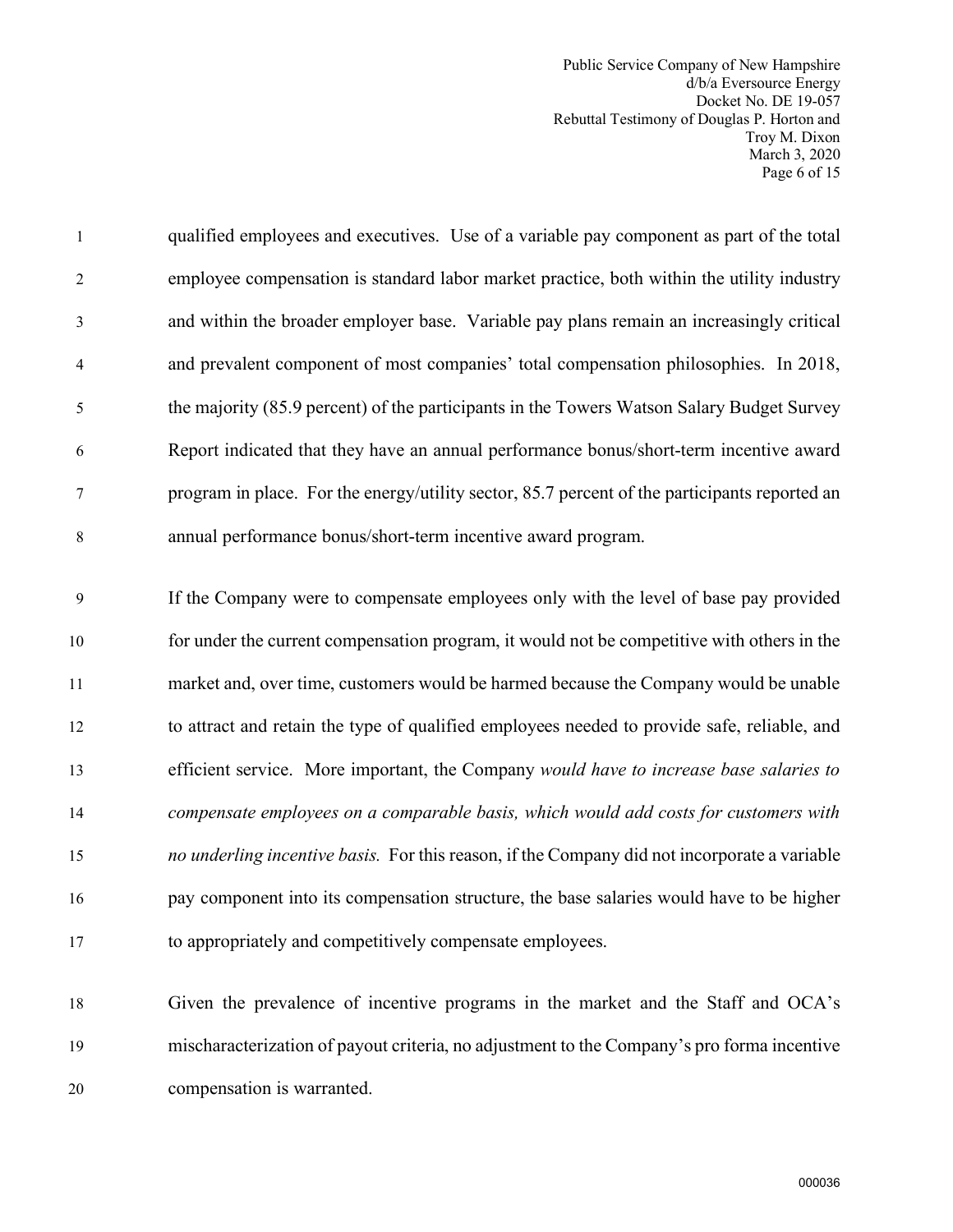# 1 **Q. Do the Staff and OCA witnesses propose adjustments to the Company's SERP** 2 **expense?**

- 3 A. Both Staff and OCA propose disallowances associated with the Company's Supplemental 4 Employee Retirement Plan ("SERP") based on the assertion that these costs should be 5 borne by shareholders (Mullinax Test. at 25-26; Defever Test. at 34). Staff states that 6 "these costs are not necessary for the provision of utility service but are instead 7 discretionary costs to attract, retain, and reward already highly compensated executives." 8 OCA extends its proposed disallowance to non-SERP retirement costs (Defever Test. at 9 35).
- 10 **Q. Does the Company agree with these proposed adjustments?**

11 A. No. SERP is a standard component of the Company's total compensation package 12 designed to attract and retain qualified employees. In fact, it is common practice among 13 companies with qualified defined benefit pension plans, such as the Eversource Retirement 14 Plan, to provide executives with a benefit that makes them whole for the limits on 15 pensionable earnings that the Internal Revenue Service imposes on qualified pension plans. 16 The objective is for executives to receive a pension benefit that is similar to that of non-17 executives relative to their pay. This expense has been recognized in other jurisdictions, 18 including Massachusetts and Connecticut as a reasonable operating cost, and all other 19 Eversource gas and electric operating companies currently recover 100% percent of their 20 SERP expense in rates by approval of the relevant regulatory commissions. A SERP,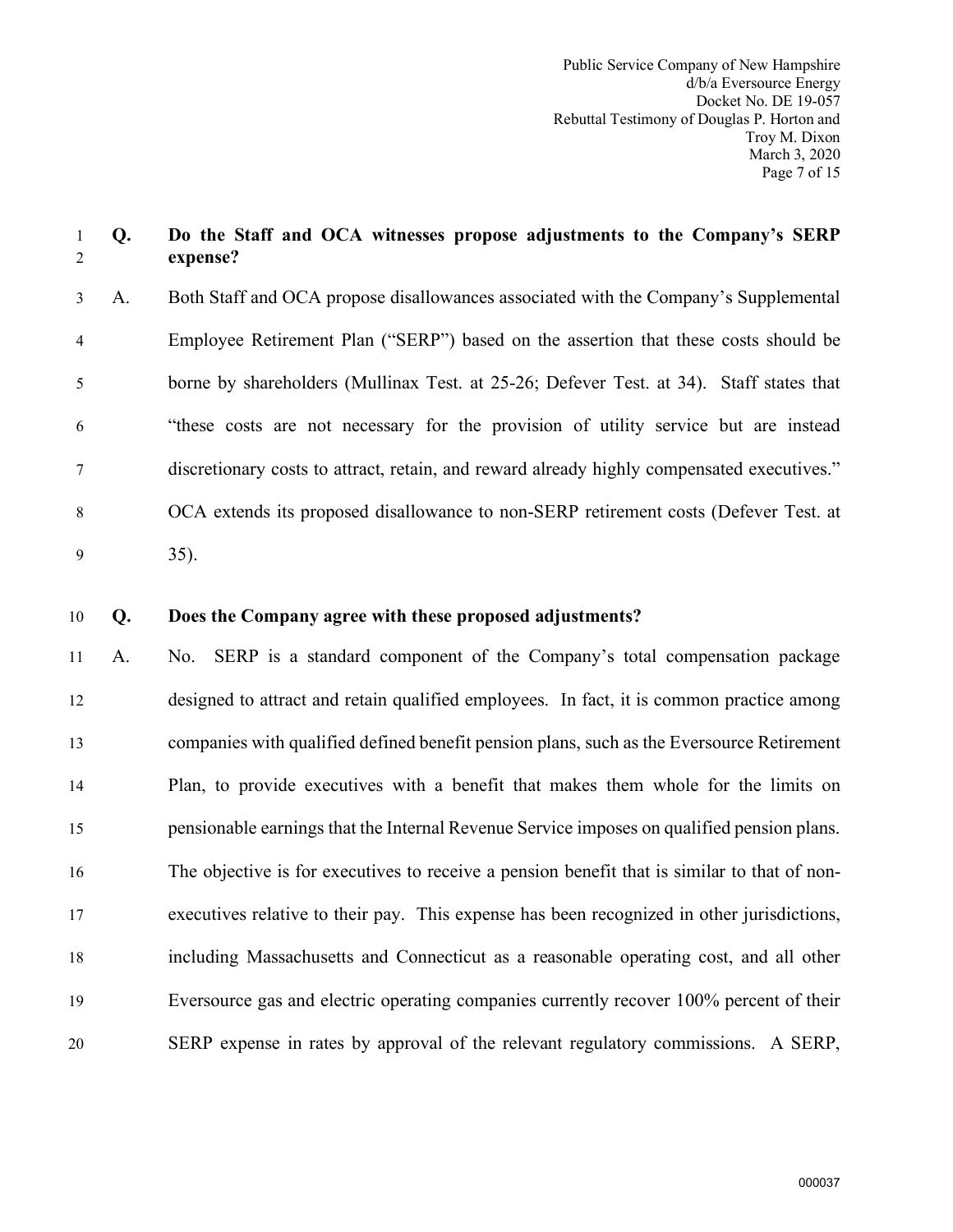Public Service Company of New Hampshire d/b/a Eversource Energy Docket No. DE 19-057 Rebuttal Testimony of Douglas P. Horton and Troy M. Dixon March 3, 2020 Page 8 of 15

1 which is a non-qualified plan, accomplishes the same objective of other retirement plans 2 and is necessitated for certain, higher-earning employees.

3 Specifically, because the Company no longer offers a defined benefit plan to new 4 employees, newly hired executives are not eligible for the SERP. However, since the SERP 5 is linked to the Company's defined benefit pension plan, employees who already 6 participate in the defined benefit pension plan and are promoted to executive roles become 7 eligible for the SERP. The Company will have to maintain its SERP as long as there are 8 officers eligible for a qualified pension. Therefore, it is necessary for the Company to offer 9 SERP benefits to these managers as they hold positions with a substantial amount of 10 responsibility and oversee the work of many other employees. These managers make 11 decisions on a daily basis affecting a range of matters pertaining directly to the cost and 12 quality of service provided to customers. .Consistent with past precedent in New 13 Hampshire and current precedent in other states, SERP expenses should be allowed.

# 14 **Q. Please describe the adjustment that Staff has proposed related to the Amortization of**  15 **Merger Costs.**

16 A. Staff witness Mullinax has recommended the elimination of 100 percent of the proposed 17 amortization of merger costs (Mullinax Test. at 30). The apparent basis for this proposed 18 disallowance is that the Company did not record a deferred asset for the costs incurred in 19 support of the merger. Ms. Mullinax does not dispute that the merger costs were incurred 20 or that the merger produced significant savings, but only that they should be disallowed 21 because the Company did not book a deferred asset. However, the accounting treatment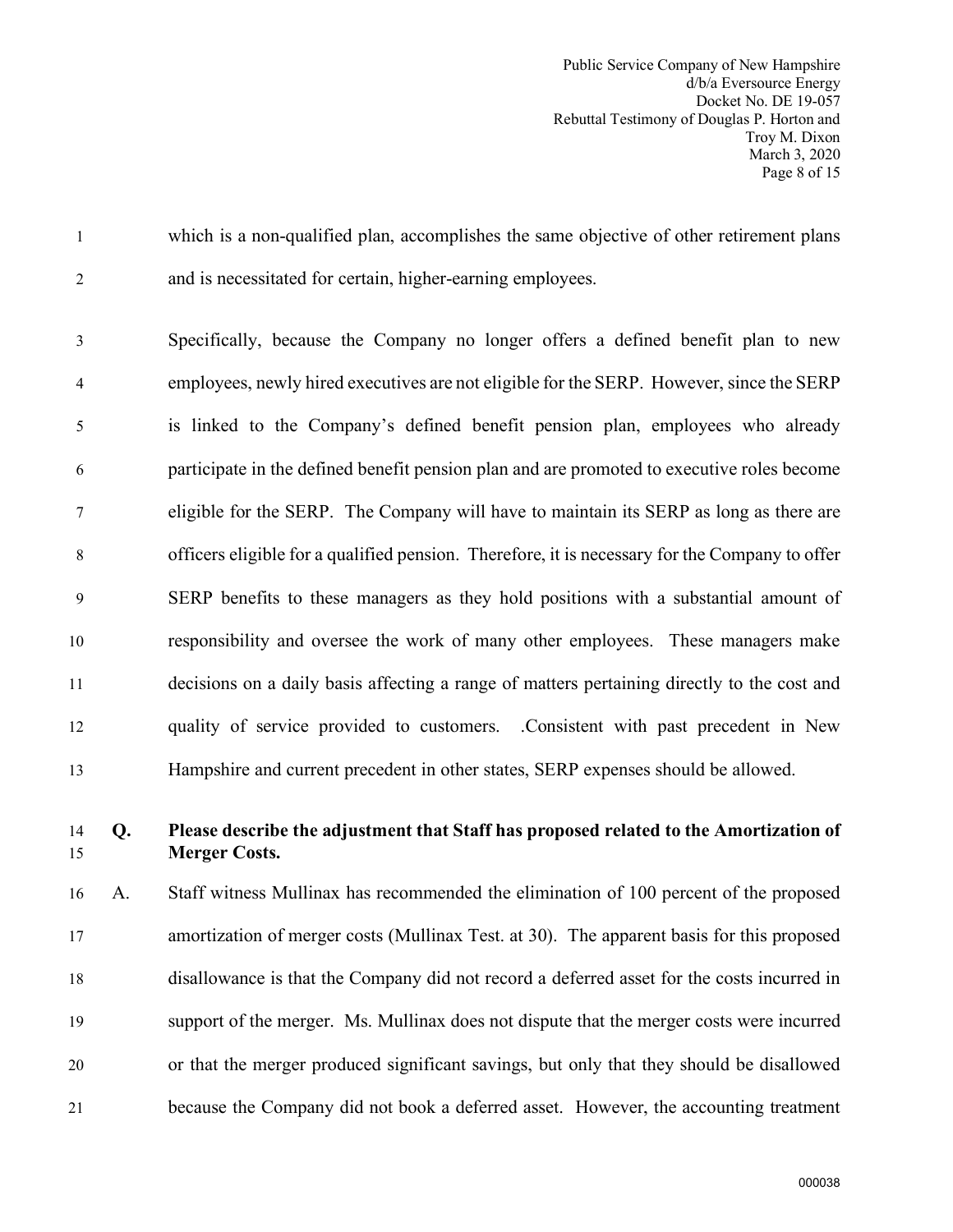Public Service Company of New Hampshire d/b/a Eversource Energy Docket No. DE 19-057 Rebuttal Testimony of Douglas P. Horton and Troy M. Dixon March 3, 2020 Page 9 of 15

| $\mathbf{1}$     | by PSNH for those costs is no different than that utilized for all other Eversource companies |
|------------------|-----------------------------------------------------------------------------------------------|
| $\overline{c}$   | in all other jurisdictions. As indicated in the Company's responses to Staff 9-002 and Staff  |
| 3                | 12-013, with this accounting treatment, these costs have been allowed for recovery in         |
| $\overline{4}$   | Connecticut and Massachusetts as well as by the Federal Energy Regulatory Commission.         |
| 5                | Ms. Mullinax has provided no evidence that the Company has not achieved the reported          |
| 6                | savings or that it did not incur the costs for which recovery is proposed.                    |
| $\tau$           | Ms. Mullinax makes a secondary argument that there have been no other instances in New        |
| 8                | Hampshire where the Commission has allowed merger cost recovery. Even if true, this           |
| $\boldsymbol{9}$ | argument does not support any kind of disallowance here because no other company has          |
| 10               | made the demonstration on savings that the Company has made here. Instead, it ignores         |
| 11               | the fact that in those cases, the companies did not adequately demonstrate merger savings.    |
| 12               | Ms. Mullinax can point to no instance where a company that had proven savings was denied      |
| 13               | recovery. We are not aware of any law or regulation that precludes these costs from being     |
| 14               | approved for recovery, subject to a showing by PSNH of net savings for customers. In past     |
| 15               | cases, there simply has not been an adequate demonstration of net merger savings as PSNH      |
| 16               | has provided in this case. Given that there is no legal impediment to recovery, and that      |
| 17               | PSNH had demonstrated net savings, the merger costs should be permitted for recovery.         |
|                  |                                                                                               |

# 18 **Q. Does the Staff propose changes to the Company's depreciation expense?**

19 A. Yes. The Company has proposed use of the remaining life method of depreciation. As per 20 Mr. Spanos's response to Staff 4-034-SP01, there are two primary benefits to the remaining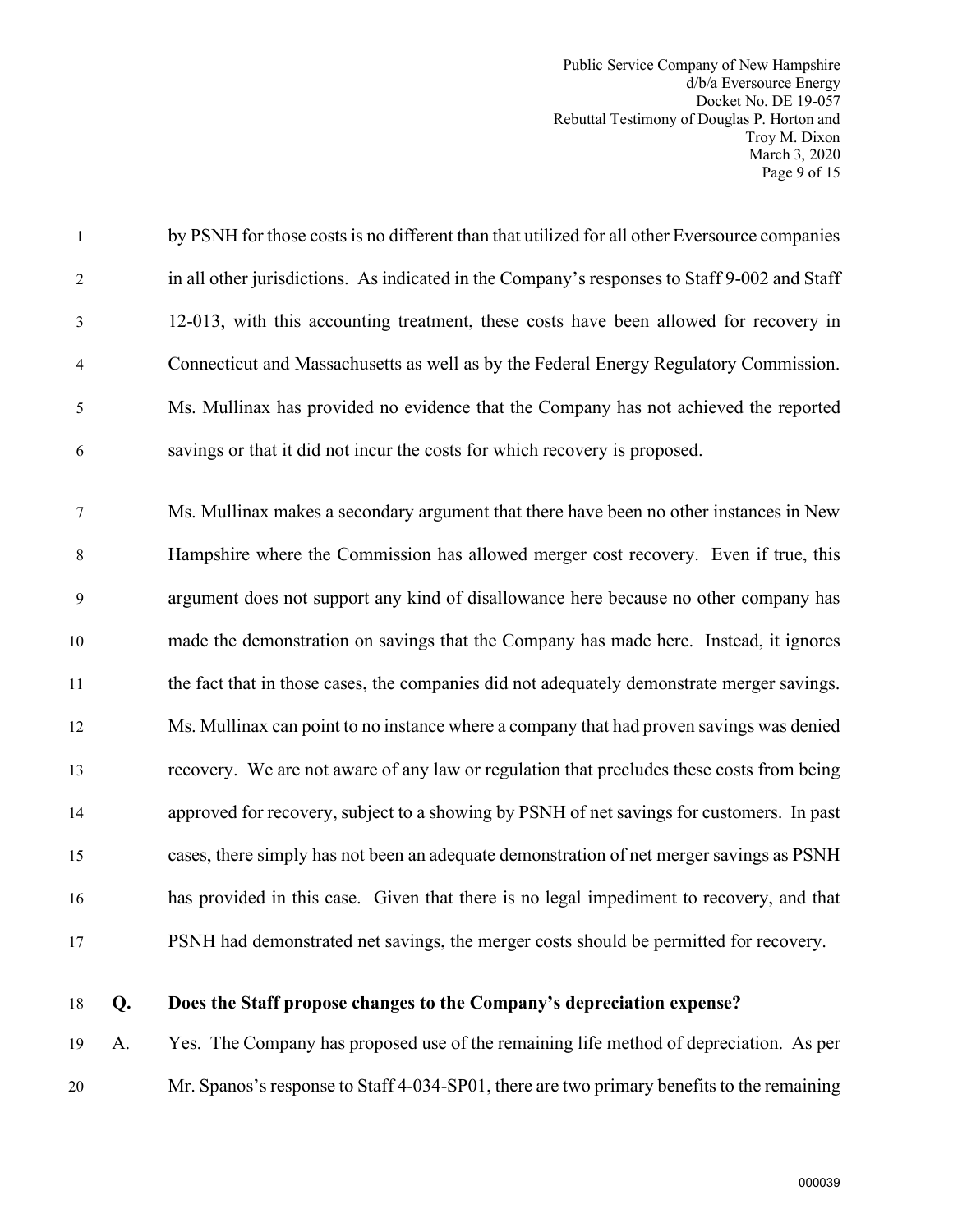Public Service Company of New Hampshire d/b/a Eversource Energy Docket No. DE 19-057 Rebuttal Testimony of Douglas P. Horton and Troy M. Dixon March 3, 2020 Page 10 of 15

| $\overline{1}$  | life method: (1) the method is better designed to align the recovery of actual asset costs   |
|-----------------|----------------------------------------------------------------------------------------------|
| 2               | with the amount paid by customers; and (2) the resulting depreciation accrual rates are      |
| $\mathfrak{Z}$  | more stable over time, showing less variation between rate cases, due to the fact that the   |
| $\overline{4}$  | method inherently corrects for the reserve variance. Staff proposes to use the whole life    |
| 5               | method of depreciation, which results in a proposed adjustment of approximately \$1.4        |
| 6               | million (Mullinax Test. at Bates 000072). However, as demonstrated in Ms. Mullinax's         |
| $7\phantom{.0}$ | response to Eversource-Staff-2-008 the calculation of whole life depreciation expense is     |
| 8               | not correct. Staff incorporated only the incremental change attributable to the second batch |
| 9               | of catch-up retirements. Instead, the appropriate figures for the correct calculation were   |
| 10              | provided in Attachments STAFF 4-034-SP01 A and B. The corrected adjustment to fully          |
| 11              | consider whole life depreciation is reflected in Table 1 below.                              |

| Item                                       | Amount         |
|--------------------------------------------|----------------|
|                                            |                |
| Revised Whole Life Depreciation (WLD)      | \$66,331,451   |
| Plus: Amortization of Reserve Imbalance    | 8,966,112      |
| Less: Update WLD – Vehicles                | (2,755,776)    |
| <b>Subtotal Revised WLD Expense</b>        | \$72,541,787   |
| Less: Remaining Life Depreciation as Filed | (69, 179, 945) |
| Adjustment                                 | \$3,361,842    |

12

### 13 **Q. Does the Staff propose an adjustment to the environmental reserve?**

14 A. Yes. Staff proposes to reduce the Company's environmental reserve liability by \$2.59 15 million (Mullinax Test. at Bates 000034). The \$2.59 million represents the carrying charge 16 component of the \$9.2 million reserve balance. Staff alleges that the Company is accruing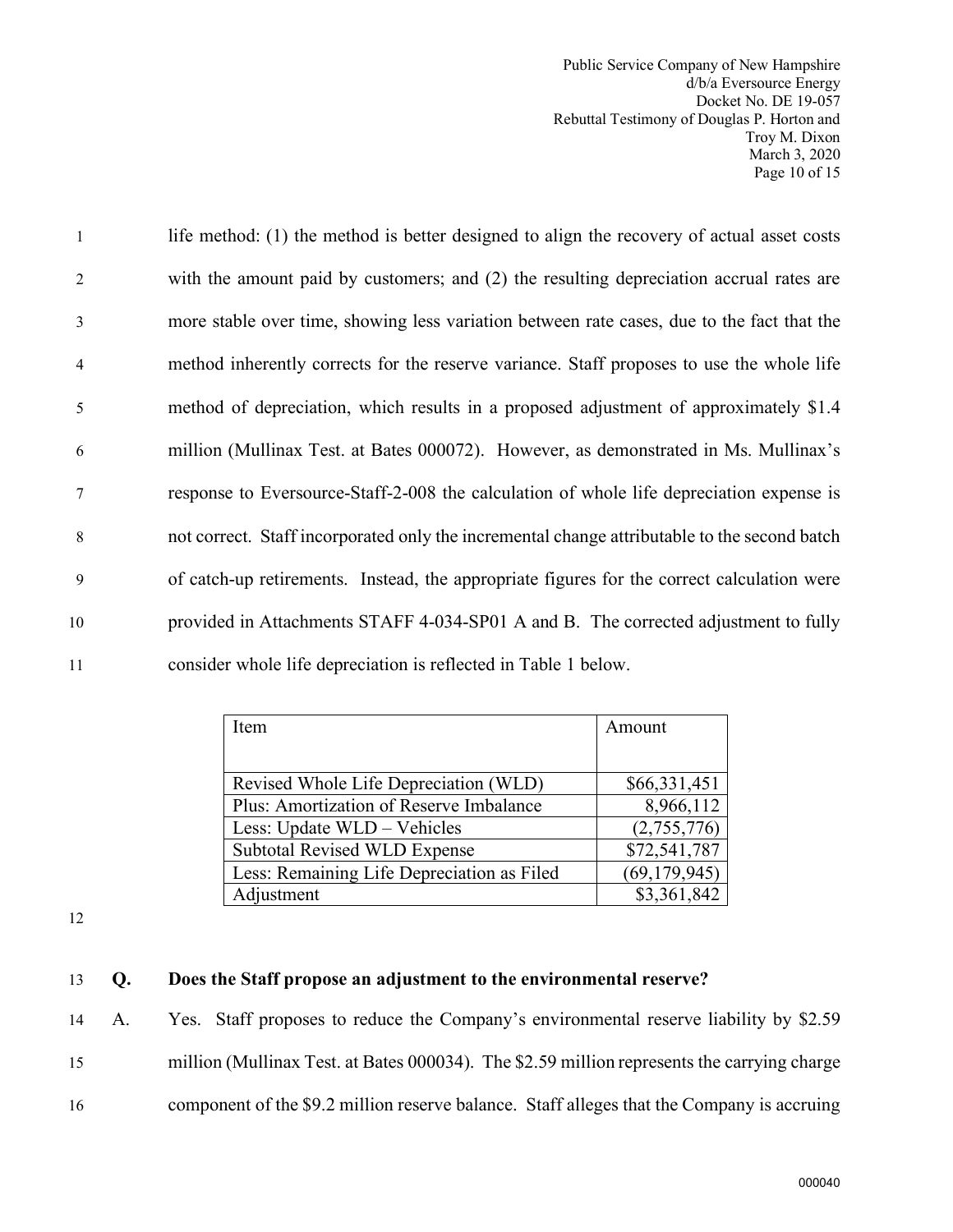Public Service Company of New Hampshire d/b/a Eversource Energy Docket No. DE 19-057 Rebuttal Testimony of Douglas P. Horton and Troy M. Dixon March 3, 2020 Page 11 of 15

1 carrying charges against costs that are estimated and have yet to be incurred. This is not 2 accurate. The Company's calculation of carrying costs within the Environmental Reserve 3 Balance is based on *actual, past expenditures*, not estimates. The calculation consists of 4 taking the monthly spend beginning balance and adding the new monthly charges plus or 5 minus any miscellaneous adjustments. The total monthly spend is then multiplied by the 6 current year's deferred tax rate, to get a net of tax balance. A two-month net of tax average 7 balance would then be calculated and multiplied by the stipulated return and divided by 8 twelve to calculate the monthly return. Given that these carrying charges are calculated 9 against actual incurred costs, the proposed elimination of the \$2.59 million liability is 10 unwarranted.

#### 11 **Q. Does the Staff propose an adjustment to the Company's Enterprise IT expense?**

12 A. Yes. Staff has proposed to disallow Enterprise IT expense using an average of the most 13 recent three years of expense. This is inappropriate because these costs are not decreasing, 14 or even fluctuating, but are increasing each year to reflect increased IT requirements for 15 fully serving customers while maintaining a robust cybersecurity capability. A three-year 16 average is not representative of the costs for a typical year or the Rate Year. Enterprise IT 17 Projects Expense represents the service company financing costs of capital projects 18 performed at the service company. Because service company capital investments are 19 expected to continue at current levels, and the majority of the projects currently in service 20 are depreciated over 10 and 15 years, the use of a three-year average wholly inappropriate.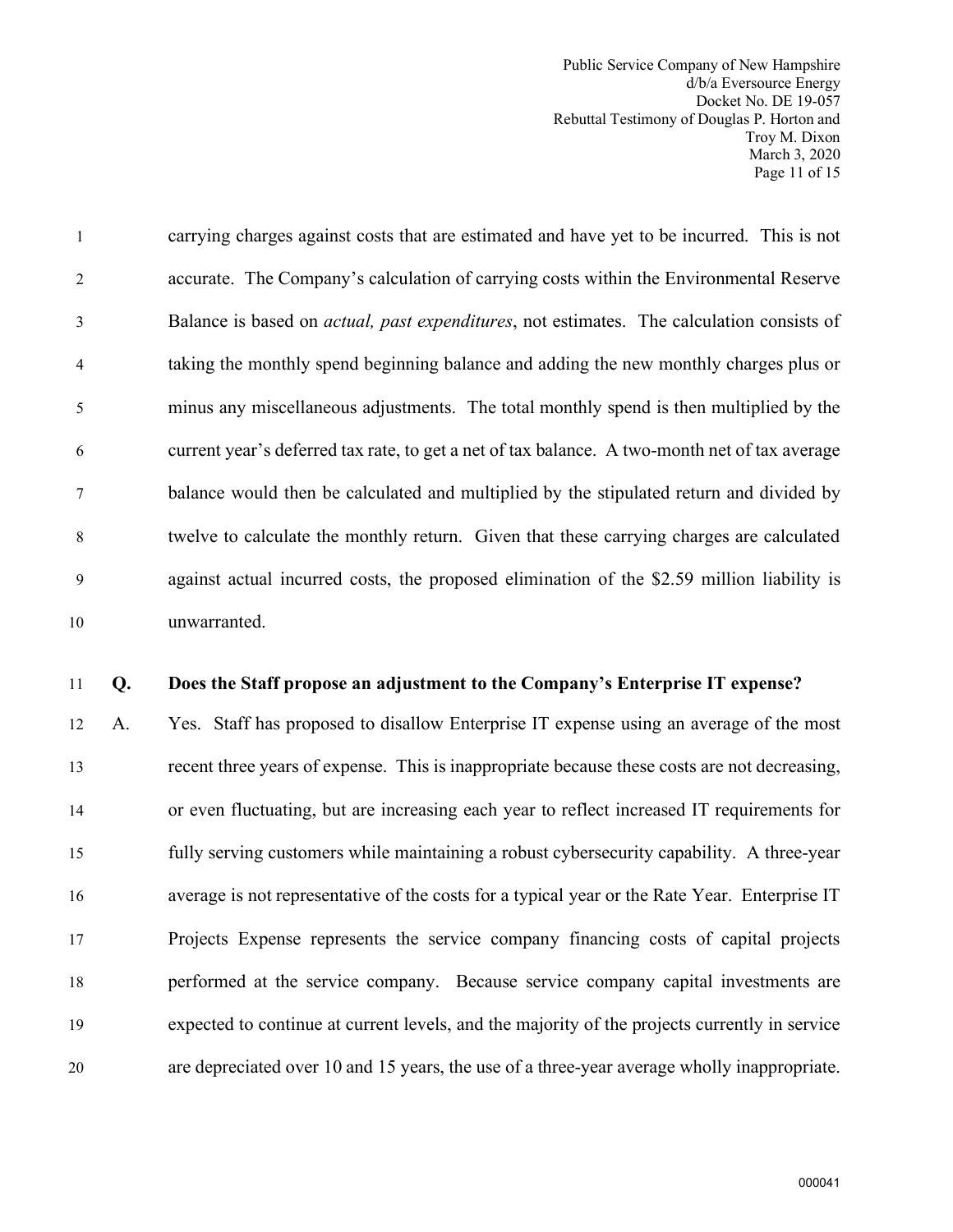Public Service Company of New Hampshire d/b/a Eversource Energy Docket No. DE 19-057 Rebuttal Testimony of Douglas P. Horton and Troy M. Dixon March 3, 2020 Page 12 of 15

| $\mathbf{1}$   |    | These substantial investments in IT correspond to the actual Enterprise IT Projects Expense            |
|----------------|----|--------------------------------------------------------------------------------------------------------|
| $\overline{2}$ |    | billed to PSNH during the period 2015 through 2018, as reflected in the response to STAFF              |
| 3              |    | 5-019 A. This historical snapshot offers additional support that Enterprise IT Projects                |
| $\overline{4}$ |    | Expenses are increasing annually and not consistent with STAFF's recommendation for a                  |
| 5              |    | three-year average                                                                                     |
| 6              | Q. | Does the Staff make a computational error related to interest synchronization?                         |
| 7              | A. | Yes, the Staff's computation of interest synchronization is inaccurate. If the Commission              |
| 8              |    | makes changes to rate base that would necessitate an interest synchronization adjustment,              |
| 9              |    | certain corrections are required. Specifically, Staff incorrectly utilizes the cost of short-          |
| 10             |    | term debt in its calculation. The correct calculation would be to use the weighted average             |
| 11             |    | costs of debt inclusive of long and short-term borrowings. The appropriate methodology                 |
| 12             |    | needs to be used for the final revenue requirement determination.                                      |
| 13             | Q. | Does the Staff propose adjustment to Vegetation Management costs?                                      |
| 14             | A. | Yes. The Company responds to the proposed reductions to vegetation management costs                    |
| 15             |    | in the joint rebuttal testimony of Company witnesses Robert D. Allen and William A. Van                |
| 16             |    | Dam.                                                                                                   |
| 17<br>18       | Q. | Do you have any comments that you would like to make on the need for Step<br>Adjustments and the DRAM. |
| 19             | A. | Yes. Staff is rightfully concerned about making sure that the DRAM is thoughtfully                     |
| 20             |    | structured to accomplish narrowly targeted recovery of costs not susceptible for inclusion             |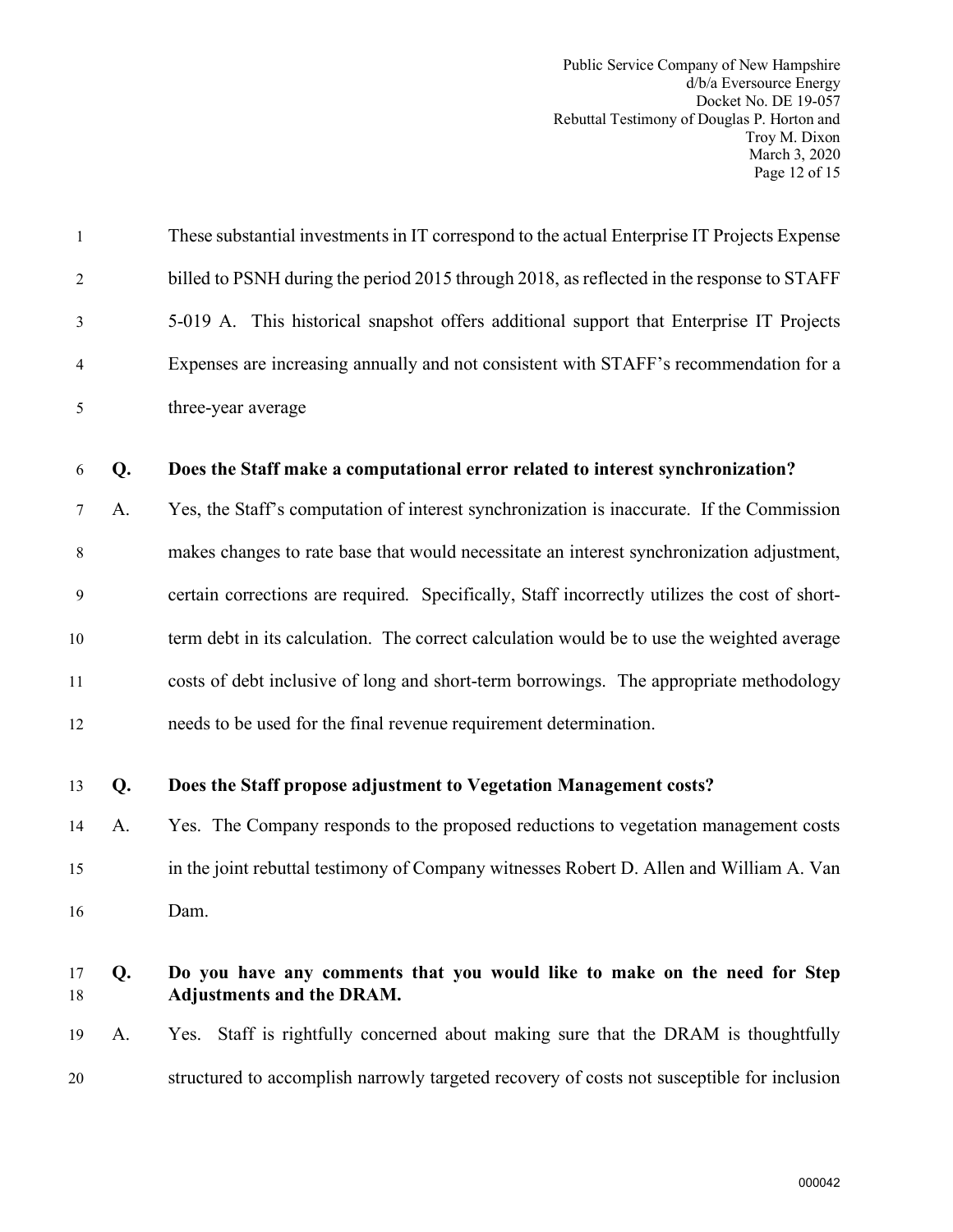Public Service Company of New Hampshire d/b/a Eversource Energy Docket No. DE 19-057 Rebuttal Testimony of Douglas P. Horton and Troy M. Dixon March 3, 2020 Page 13 of 15

| 1     | in base rates. The DRAM should not be allowed to operate as a "blank check," should not     |
|-------|---------------------------------------------------------------------------------------------|
| 2     | eliminate risks that are appropriately borne by the Company and each element of the         |
| 3     | DRAM should be vetted and structured for appropriate, targeted recovery.                    |
| 4     | Use of the DRAM is appropriate where it would provide a recovery vehicle under the          |
| 5     | following parameters:                                                                       |
| 6     | Use of the DRAM would decrease costs of a given programs or activity conducted<br>$\bullet$ |
| 7     | for the benefit of customers where it is not feasible to identify an amount in base         |
| $8\,$ | rates that is representative of actual costs on a year-to-year basis after the rate case    |
| 9     | is concluded. The DRAM is useful to reduce carrying charges where amounts                   |
| 10    | would otherwise be deferred for recovery with carrying costs.                               |
| 11    | Use of the DRAM will reduce bill impacts over time by stabilizing recovery to               |
| 12    | smaller amounts, rather than larger deferred amounts. Large over/under recoveries           |
| 13    | that build up over many years causes bill impacts. This can result in inter-                |
| 14    | generational equity issues in that customers today are reaping the benefits of the          |
| 15    | programs but customers in the future are paying for them (or getting a credit for           |
| 16    | them in the case of over-recovery). The DRAM addresses this issue because more              |
| 17    | timely reconciliation results in smaller adjustments over time and less carrying            |
| 18    | charges (plus or minus). Plus, rates reflect actual costs versus large deferrals,           |
| 19    | serving to preserve accurate price signals for customers.                                   |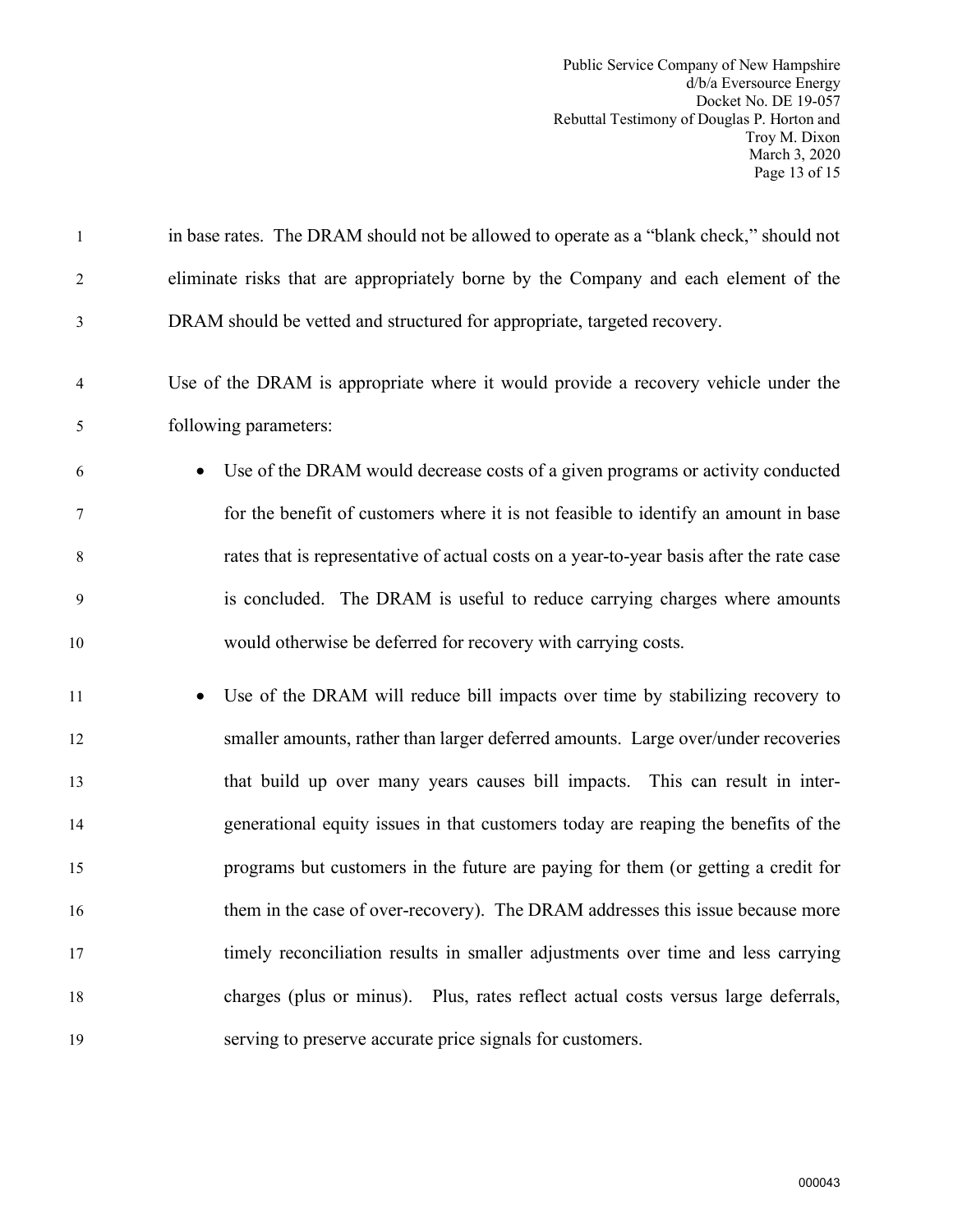Public Service Company of New Hampshire d/b/a Eversource Energy Docket No. DE 19-057 Rebuttal Testimony of Douglas P. Horton and Troy M. Dixon March 3, 2020 Page 14 of 15

1 • For both DRAM (and the step adjustments), it is possible to create a more 2 transparent reporting, tracking and review process. The Company is committed to 3 working with Staff to create processes and check-ins that assure that recovery is 4 even, balanced, equitable and reducing carrying charges as compared to base-rate 5 recovery.

#### 6 **Q. Do you have any final comments on the proposed Step Adjustments.**

7 A. Yes. The Company cannot conduct its operations across time, following a rate case, 8 without some consideration of step recovery for capital investments. The ratemaking 9 procedures in New Hampshire are founded on the historical test year, which does provide 10 a significant level of certainty and clarity in terms of examining cost. However, the minute 11 that the Company exits the rate case, it is already behind in relation to the capital costs it is 12 carrying that are *not yet included* in base rates. Every dollar spent on capital projects after 13 the end of the historical test year is an incremental dollar, not recovered through rates and 14 the cost of carrying capital is substantial in todays' operating environment – not because 15 of interest costs – but in terms of the drag on the return on equity component that credit 16 and equity analysts watch with great attention. For the Company to maintain its financial 17 health, and have access to low-cost capital resources (debt and equity), the Company must 18 maintain a sufficient earnings capability.

19 The Company's rate proposals in this proceeding are directly founded upon the need to 20 support the system with capital work and vegetation management work, as well as other